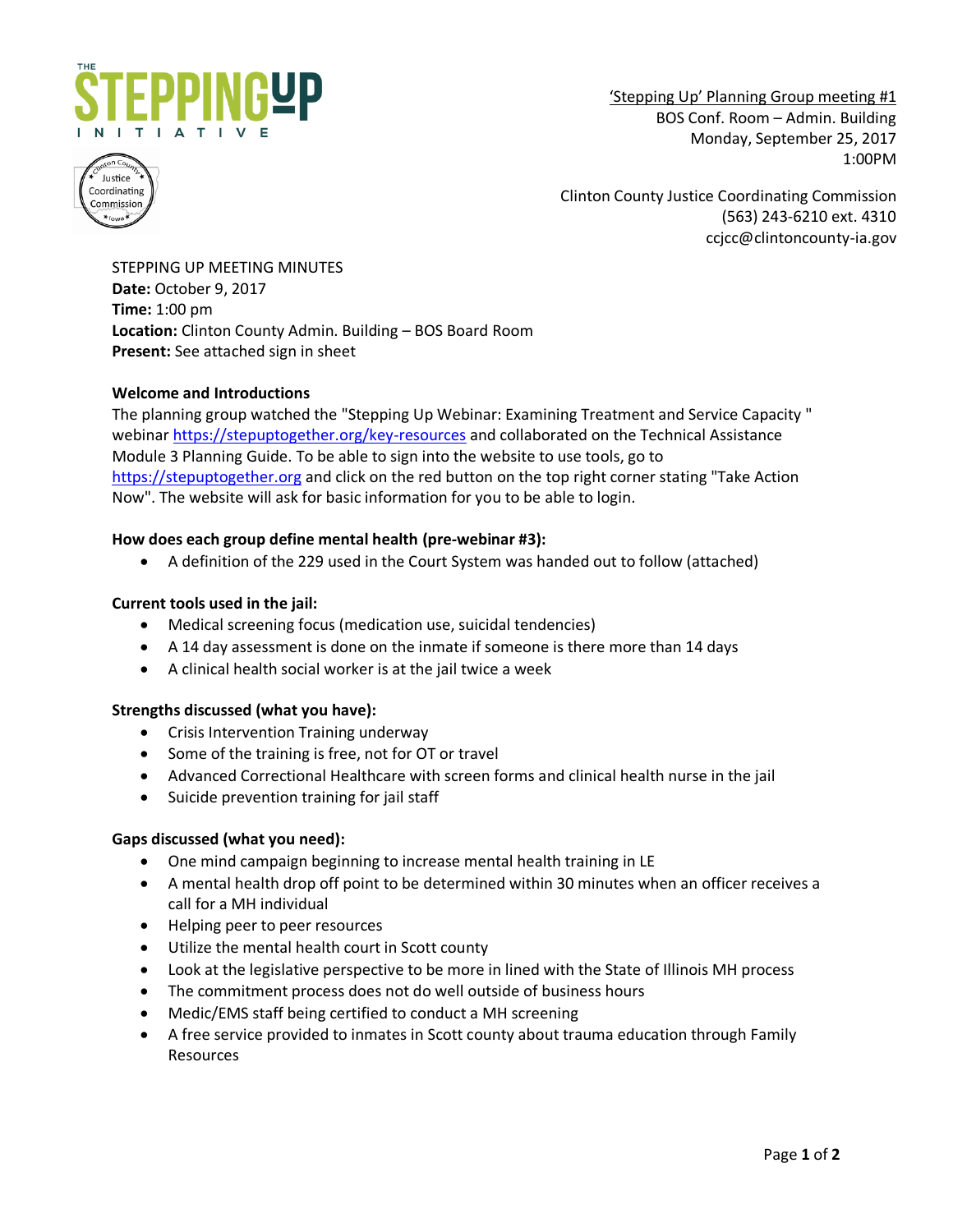

'Stepping Up' Planning Group meeting #1 BOS Conf. Room – Admin. Building Monday, September 25, 2017 1:00PM



Clinton County Justice Coordinating Commission (563) 243-6210 ext. 4310 ccjcc@clintoncounty-ia.gov

## **Action Items:**

 Sheriff Lincoln and Lt. Eberhart will work on prevalence rates and length of inmates stay to report results back to the group at the next meeting.

#### **Adjournment**

The meeting adjourned at 2:29 PM. The next meeting is scheduled for Monday, October 23th, 2017 at 1 PM at the BOS Board Room at the Clinton County Admin. Building. Future meetings include: October 30th. **The October 16th meeting has been cancelled.** Community members and stakeholders are invited to participate in these planning group meetings.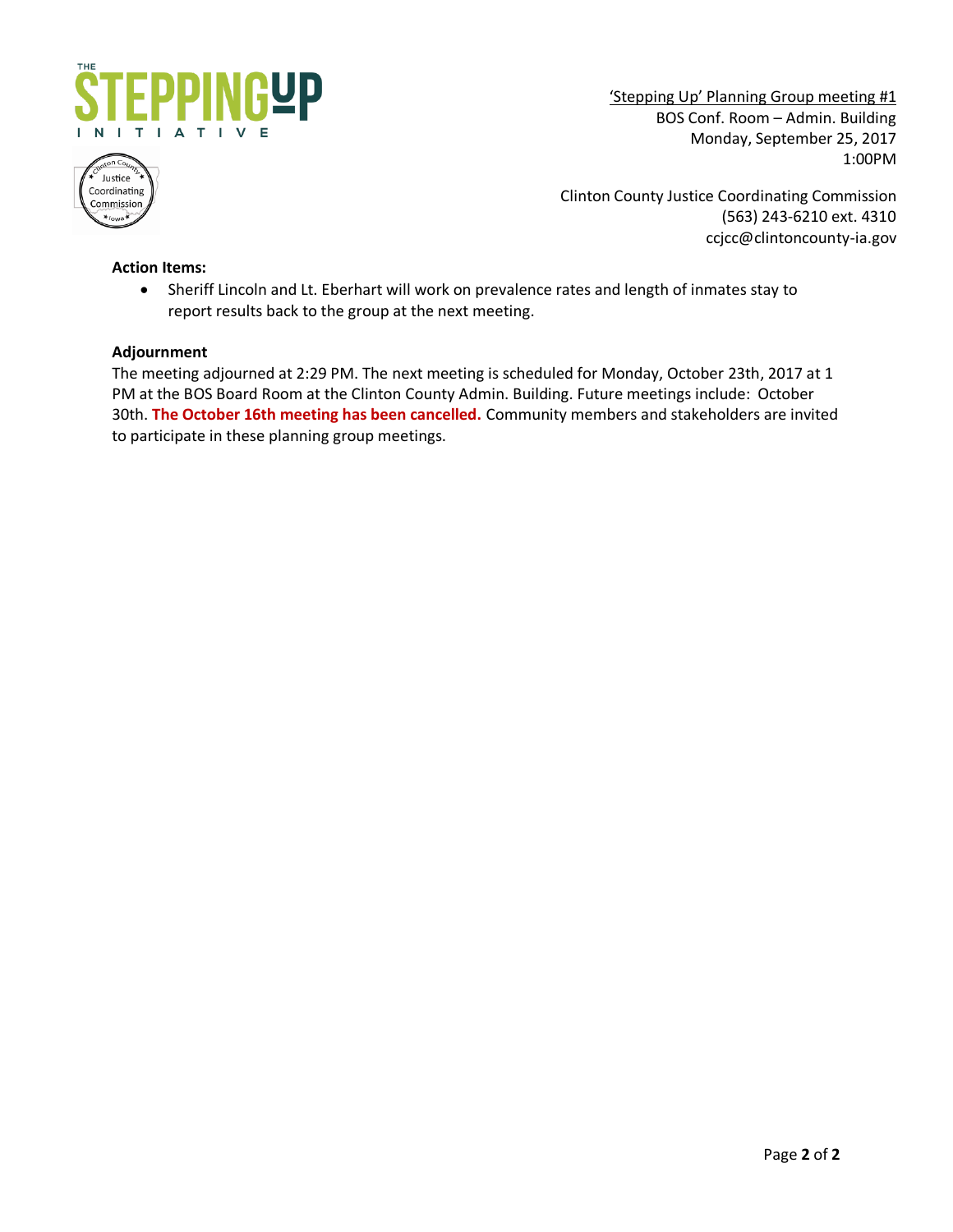#### 229.1 Definitions.

As used in this chapter, unless the context clearly requires otherwise:

1. "Administrator" means the administrator of the department of human services assigned, in accordance with section 218.1, to control the state mental health institutes, or that administrator's designee.

"Advocate" means a mental health advocate.  $2.$ 

"Auditor" means the county auditor or the auditor's designee. 3.

"Chemotherapy" means treatment of an individual by use of a drug or substance  $4.$ which cannot legally be delivered or administered to the ultimate user without a physician's prescription or medical order.

5. "Chief medical officer" means the medical director in charge of a public or private hospital, or that individual's physician-designee. This chapter does not negate the authority otherwise reposed by law in the respective superintendents of each of the state hospitals for persons with mental illness, established by chapter 226, to make decisions regarding the appropriateness of admissions or discharges of patients of that hospital, however it is the intent of this chapter that if the superintendent is not a licensed physician the decisions by the superintendent shall be corroborated by the chief medical officer of the hospital.

"Clerk" means the clerk of the district court. 6.

"Hospital" means either a public hospital or a private hospital.  $7<sub>z</sub>$ 

"Licensed physician" means an individual licensed under the provisions of chapter 148  $\mathbf{R}$ to practice medicine and surgery or osteopathic medicine and surgery.

9. "Mental health and disability services region" means a mental health and disability services region formed in accordance with section 331.389.

10. "Mental health professional" means the same as defined in section 228.1.

11. "Mental illness" means every type of mental disease or mental disorder, except that it does not refer to an intellectual disability as defined in section 4.1, or to insanity, diminished responsibility, or mental incompetency as the terms are defined and used in the Iowa criminal code or in the rules of criminal procedure, Iowa court rules.

12. "Patient" means a person who has been hospitalized or ordered hospitalized to receive treatment pursuant to section 229.14.

13. "Private hospital" means any hospital or institution not directly supported by public funds, or a part thereof, which is equipped and staffed to provide inpatient care to persons with mental illness.

14. "Psychiatric advanced registered nurse practitioner" means an individual currently licensed as a registered nurse under chapter 152 or 152E who holds a national certification in psychiatric mental health care and who is licensed by the board of nursing as an advanced registered nurse practitioner.

15. "Public hospital" means:

 $a.$  A state mental health institute established by chapter 226; or

b. The state psychiatric hospital established by chapter 225; or

c. Any other publicly supported hospital or institution, or part of such hospital or institution, which is equipped and staffed to provide inpatient care to persons with mental illness, except the Iowa medical and classification center established by chapter 904.

16. "Region" means a mental health and disability services region formed in accordance with section 331.389.

17. "Regional administrator" means the regional administrator of a mental health and disability services region, as defined in section 331.388.

18. "Respondent" means any person against whom an application has been filed under section 229.6, but who has not been finally ordered committed for full-time custody, care, and treatment in a hospital.

"Serious emotional injury" is an injury which does not necessarily exhibit any physical 19. characteristics, but which can be recognized and diagnosed by a licensed physician or other mental health professional and which can be causally connected with the act or omission of a person who is, or is alleged to be, mentally ill.

20. "Seriously mentally impaired" or "serious mental impairment" describes the condition of a person with mental illness and because of that illness lacks sufficient judgment to make